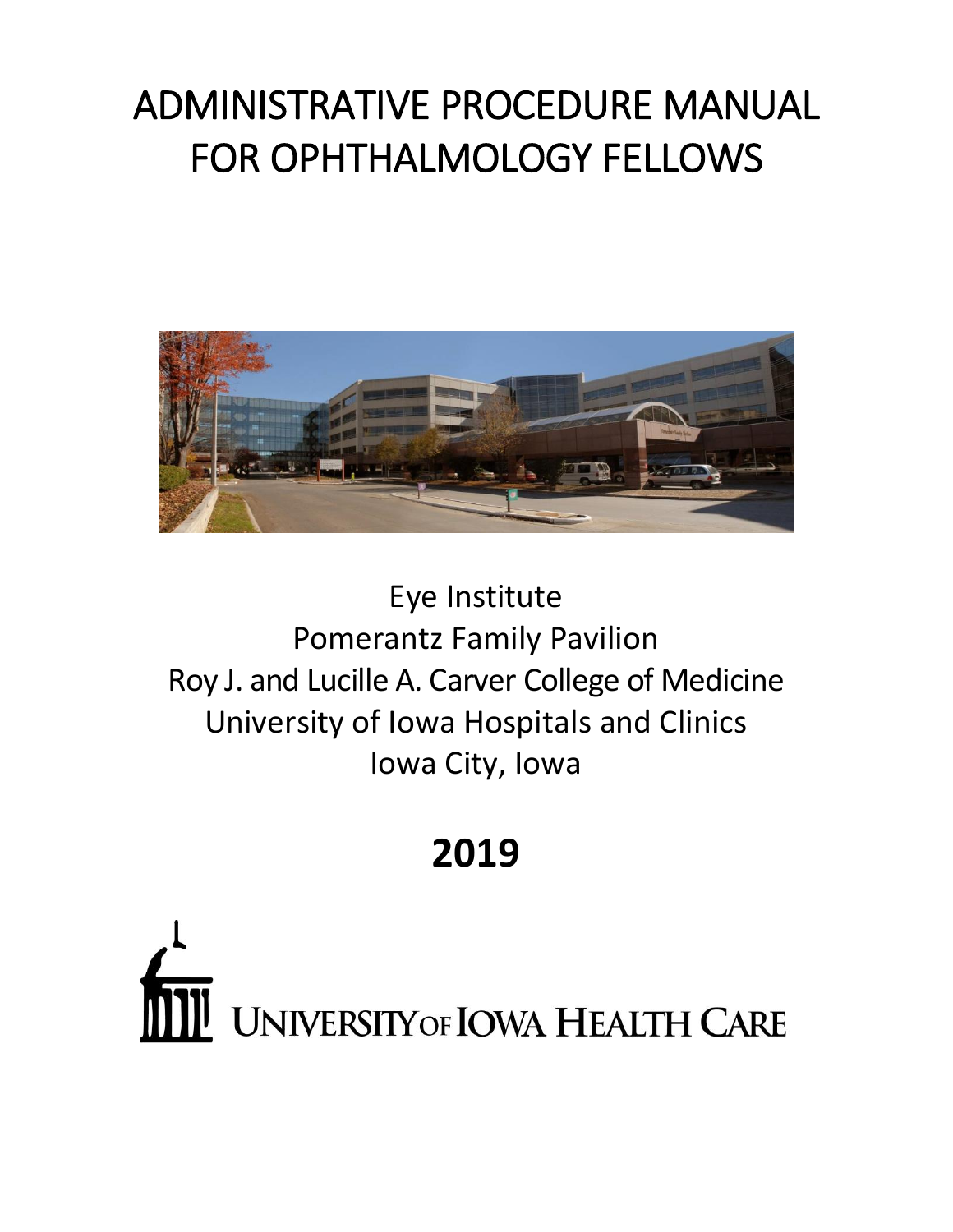# **TABLE OF CONTENTS**

| <b>FORMS</b> |  |
|--------------|--|
|              |  |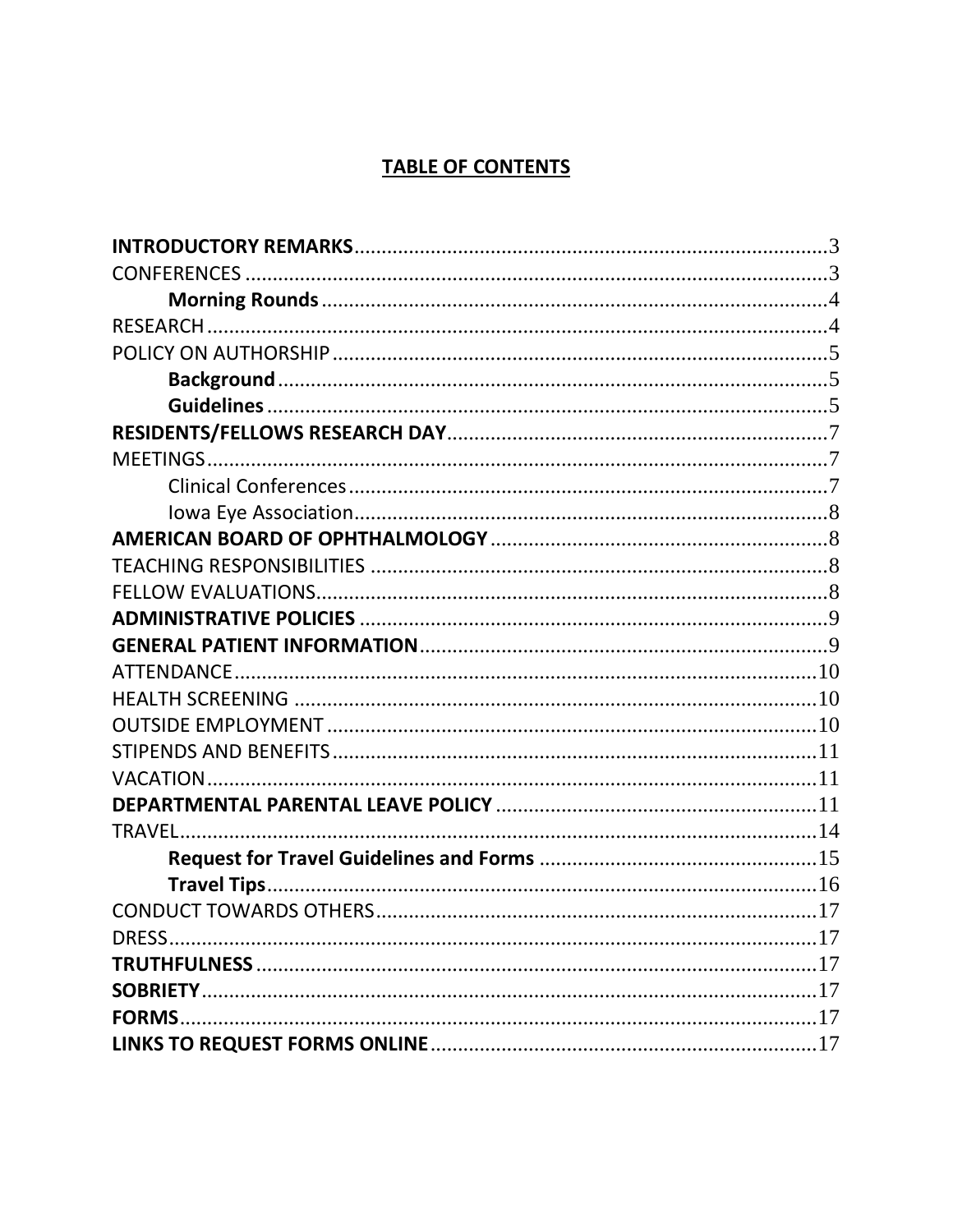## <span id="page-2-0"></span>**THE DEPARTMENT OF OPHTHALMOLOGY AND VISUAL SCIENCES**

The University of Iowa Department of Ophthalmology and Visual Sciences has three major missions: 1) to provide excellent teaching of ophthalmology, 2) to provide skillful care of patients with eye disorders, and 3) to conduct research into the mechanisms, natural history, diagnosis, and treatment of eye diseases.

In training fellows, the Department strives to do more than just produce excellent practitioners. We also want our fellows to learn to be good teachers and to learn a critical and inquiring approach to investigating the unsolved problems of ophthalmology.

Although the faculty has high expectations of the fellows, we also believe that learning ophthalmology should be **fun!** For many years the Department has enjoyed the reputation of being a pleasant and congenial place to work. We value this reputation because we believe that the best atmosphere for learning ophthalmology is one that is friendly and supportive. The faculty is committed to teaching, enjoys working with the fellows in the clinic and operating room, and welcomes their questions and ideas.

#### <span id="page-2-1"></span>**CONFERENCES**

#### **Morning Rounds**

Morning rounds begin promptly at 8:00 a.m. each scheduled weekday (Monday through Thursday). Attendance is required of all fellows who do not have clinical or surgical obligations elsewhere. Fellows are required to present in Morning Rounds approximately once per quarter. The rounds are moderated by a second-year resident. Pre-operative, post-operative, and other interesting cases are discussed. Short talks are also given by residents, faculty and invited guests.

These daily rounds are the heart of the teaching program of this department and set it apart from every other ophthalmology department in the country. They should be educational and stimulating.

Rounds should fulfill the following goals:

- 1. Presentation of interesting, instructive, or challenging patients
- 2. Discussion of clinical and laboratory findings
- 3. Elaboration of the diagnosis and differential diagnosis
- 4. Medicolegal, social, and ethical issues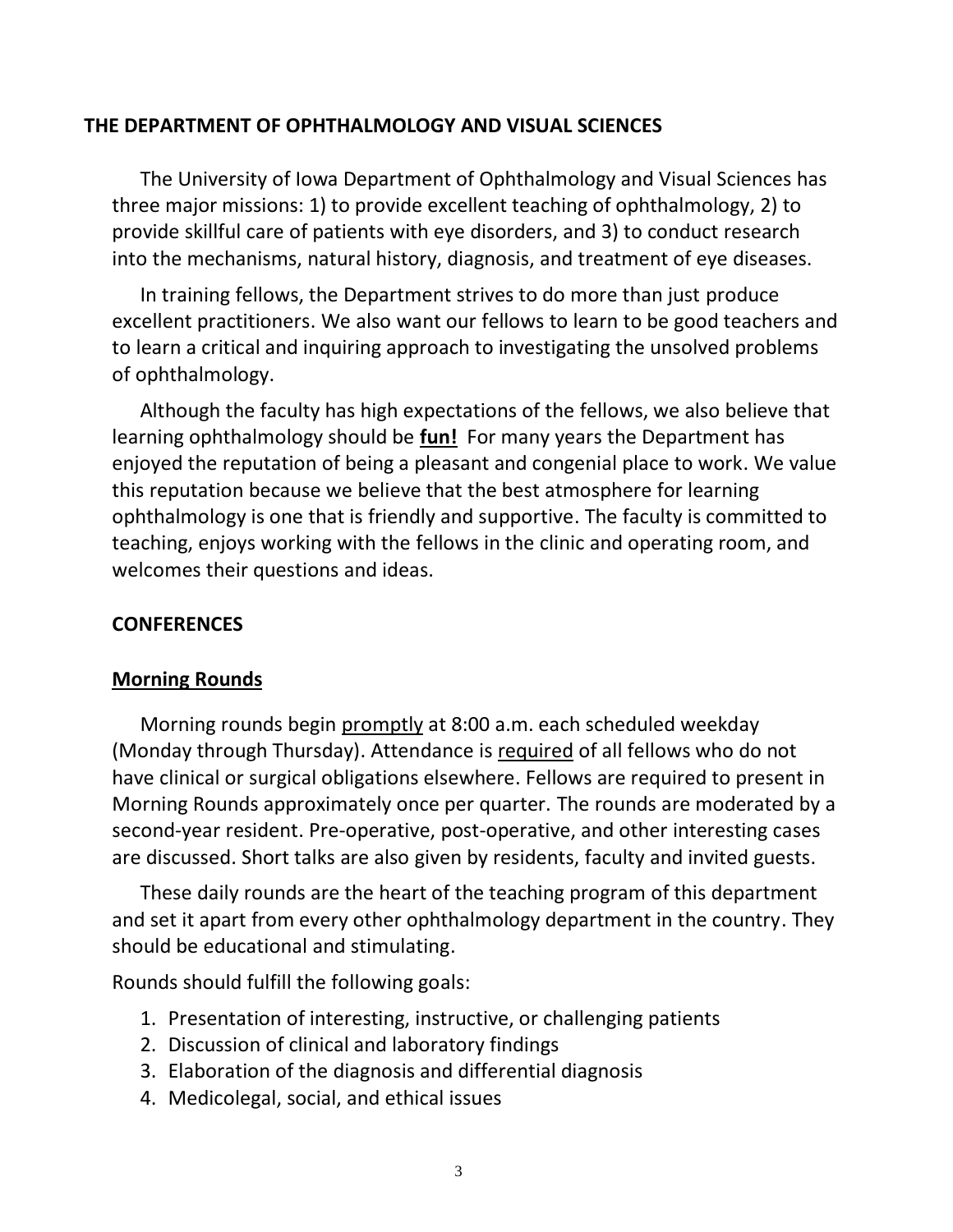- 5. Outline treatment alternatives
- 6. Discussion from the floor
- 7. Follow-up reports

Case presentations can be augmented by audiovisual material, but this is **not required**.

# <span id="page-3-0"></span>**Service Conferences**

Fellows are required to attend all service conferences as directed by their Fellowship preceptor.

## <span id="page-3-1"></span>**RESEARCH**

Research is an integral part of the training program. The primary goal of the fellowship is to become good ophthalmologists. This requires that fellows be in the clinic caring for patients during clinic hours. In this busy clinical training program, it is not always easy to find time to do research. Fellows must plan carefully. Some clinical projects can be done during spare time in the clinics. Other projects can be done at the end of the day or on weekends.

Certain topics will seem of special interest and worthy of in-depth study. With a member of the ophthalmology staff, a member of the university faculty, or another approved individual from outside of the university, the fellows will develop a research plan. They should prepare a budget for the project, if appropriate. Seed money is available from the department to support worthy initial or preliminary projects.

Your Service Fellowship Director or an assigned faculty member will act as general supervisor for all research activities. The faculty member will approve the topic, advise on suitable sponsors, and help the fellow arrange financial support for research activities.

Before submitting a paper for publication in a journal or presentation at a meeting, house staff must have the title and contents evaluated and approved by a member of the Service Director or an assigned faculty. Please read the Policy on Authorship.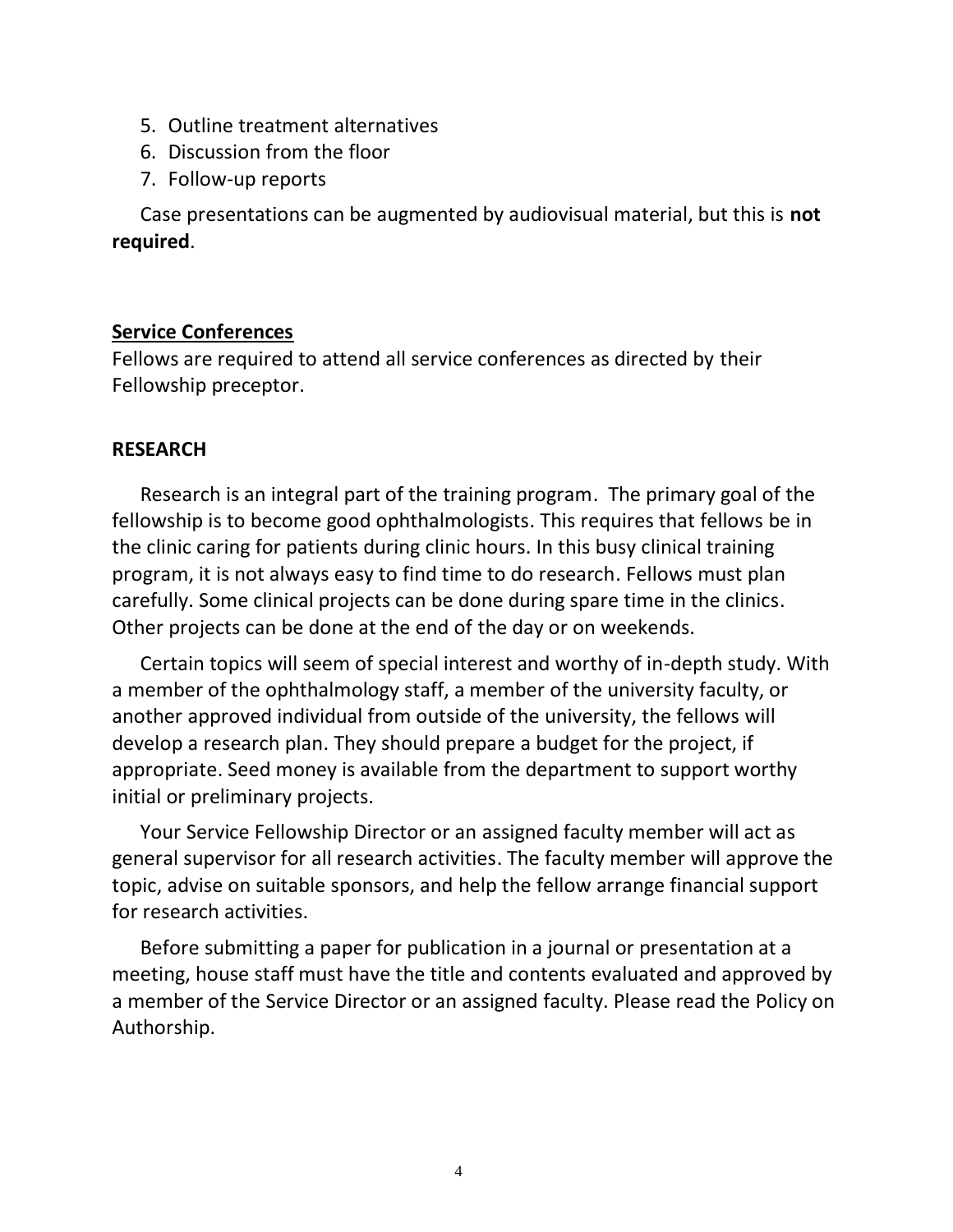# <span id="page-4-0"></span>**POLICY ON AUTHORSHIP**

# <span id="page-4-1"></span>**Background**

The Department of Ophthalmology and Visual Sciences encourages fellows to participate in various types of research and to take part in the preparation of research results for presentation at meetings and eventual publication. Everyone should have the opportunity to learn how to conduct clinical or basic research and how to assemble a scientific publication.

The following statements are intended to be *guidelines*, not regulations, concerning research and publication.

# <span id="page-4-2"></span>**Guidelines**

1. *Some research projects will not result in a publication*. Often, a project that appears to be promising in its design does not yield results that are worthy of publication. While this may be very disappointing, it does not follow that every research project generates a publication.

2. *The roles of various individuals in the design and execution of the project should be discussed freely with the faculty at the beginning and as the project evolves*. Who generated the idea behind the project? Who designed the project? Who obtained the background information for the project (i.e., literature searches)? Who performed the work for the project? Who prepared the manuscript?

3. *In general, authorship on a paper should reflect significant contributions beyond that of technical support*. Most journals now require the justification of the roles of the authors. Merely being on the same service while a project is being done does not qualify an individual for authorship. Each author should be familiar with and assume responsibility for the paper's contents.

4. *The first author generally has played a highly significant role in the project and is the one who is writing the paper*. It is usually impractical to decide who will be the *first author* before a project is begun, because the roles of individuals in a project may change. The issue of first authorship is generally decided after all data are gathered and the manuscript is about to be written. If possible, the order of authorship should be agreed upon as early as possible to avoid problems later on.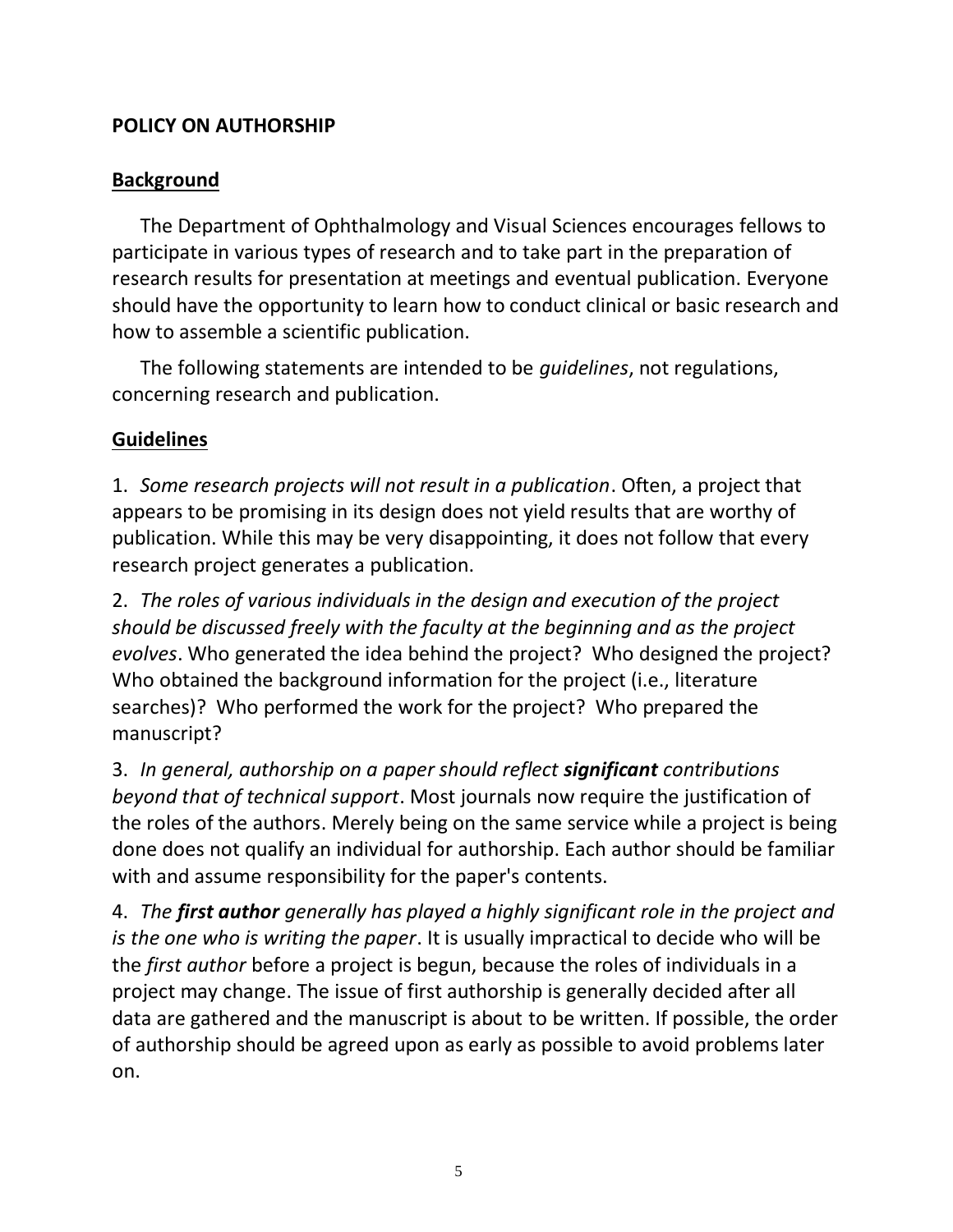5. *The intellectual property of any individual needs to be acknowledged*. For example, one should not use test results generated by a faculty member or another member of the department without considering how that individual's contributions should be acknowledged. In the cordial environment of this Department, it is appropriate to inform the individual of the intention to use information or a result and to negotiate a role for that individual (co-authorship or an acknowledgment; some journals do not permit the listing of acknowledgments).

6. *An individual who assumes the responsibility of first authorship also assumes the responsibility of participating in revisions before the submission of a manuscript to a journal*. The first draft of a manuscript is a starting point for a communication, not the final result. Learning how to refine and revise manuscripts is an important part of learning how to prepare a paper for publication. Individuals should allow for the time that it takes for a faculty member to review manuscripts and to help with revisions. Individuals should, if possible, plan to participate in the revisions of such papers while they are still affiliated with the department. It is very difficult for faculty members to extensively revise manuscripts after the first author has left the department. In the event that the first author leaves the department and an *extensive* series of revisions (resulting in a re-writing of the paper) is performed by the faculty member or another participant, the person initially designated as "first author" may lose that designation.

7. *Faculty members should review manuscripts with the same promptness accorded to papers submitted for review by refereed journals*. The impact of learning how to revise a manuscript is significantly diminished if there is a long delay between the submission of a paper to a faculty member and its revision and return to the author. However, allowances should be made for other commitments by faculty (preparation for national meetings and grant deadlines).

8. *Differences in opinion should be resolved among the authors*. If the authors cannot agree on a point or series of points, the faculty member should resolve the difference. If the fellow wishes to pursue publication over the objections of the faculty member, the faculty member has the right to withdraw his/her name from the publication and disavow all affiliation with the project.

9. *In the event of irreconcilable conflicts or in circumstances in which one party claims to have been improperly treated in the course of performing a project and authoring a manuscript, the aggrieved party may approach the Head of the*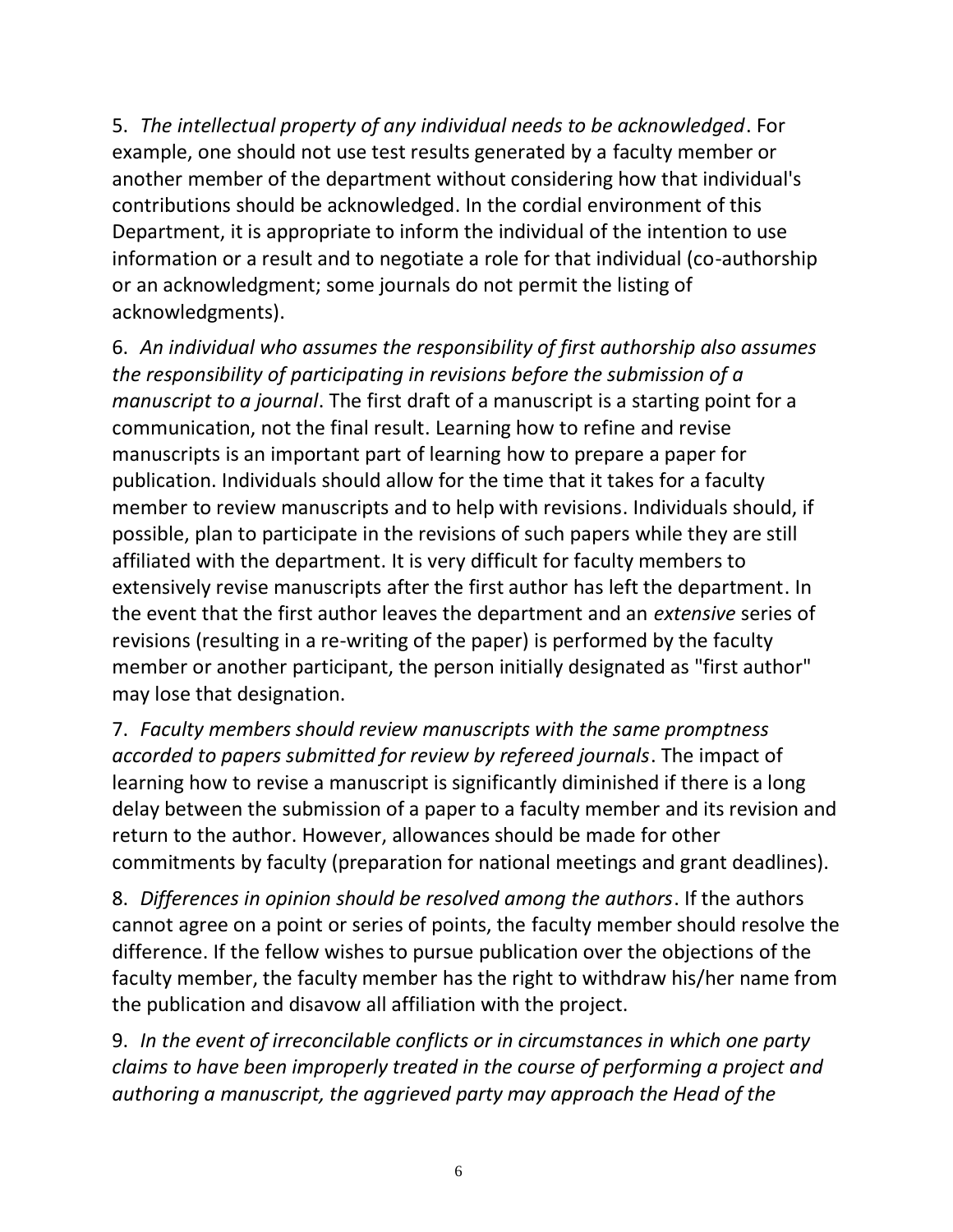*Department*. The Department Head may choose to investigate the matter or to offer arbitration. In general, disagreements should be resolved among those directly involved.

10.*Individual services are encouraged to develop guidelines that supplement this document*. These supplemental guidelines should be discussed with participants in research on each service.

#### <span id="page-6-0"></span>**RESIDENTS/FELLOWS RESEARCH DAY**

All fellows are expected to attend the research day. Fellows are responsible for one research paper with accompanying presentation during their training.

Each fellow is required to present the results of their research at the Department of Ophthalmology Residents and Fellows Research Day, held in the Spring each year. Once a fellow has submitted their research manuscript, they are not required to present at subsequent Research Days, but are welcome to do so. Two-year fellows should plan on presenting at least during one year, but may present both years.

Presentations should be of original material (new observations, new findings, prospective clinical studies, or laboratory findings). Literature reviews are unacceptable. Case reports are *rarely* acceptable – only if they make new observations. The material should be instructive for the audience, but not too esoteric. Faculty sponsorship is required.

The fellows should submit an abstract based on the research performed in a format acceptable for a peer-reviewed journal. An abstract of not more than 200 words should be included with the manuscript. The abstract will be retyped, collated, and printed in booklet form with the final program for the Residents/Fellows Research Day.

#### <span id="page-6-1"></span>**MEETINGS**

#### <span id="page-6-2"></span>Clinical Conferences

Each year, approximately five clinical conferences arranged by different department services are held. These are attended by ophthalmologists from the area. A guest lecturer is usually invited. Attendance is mandatory.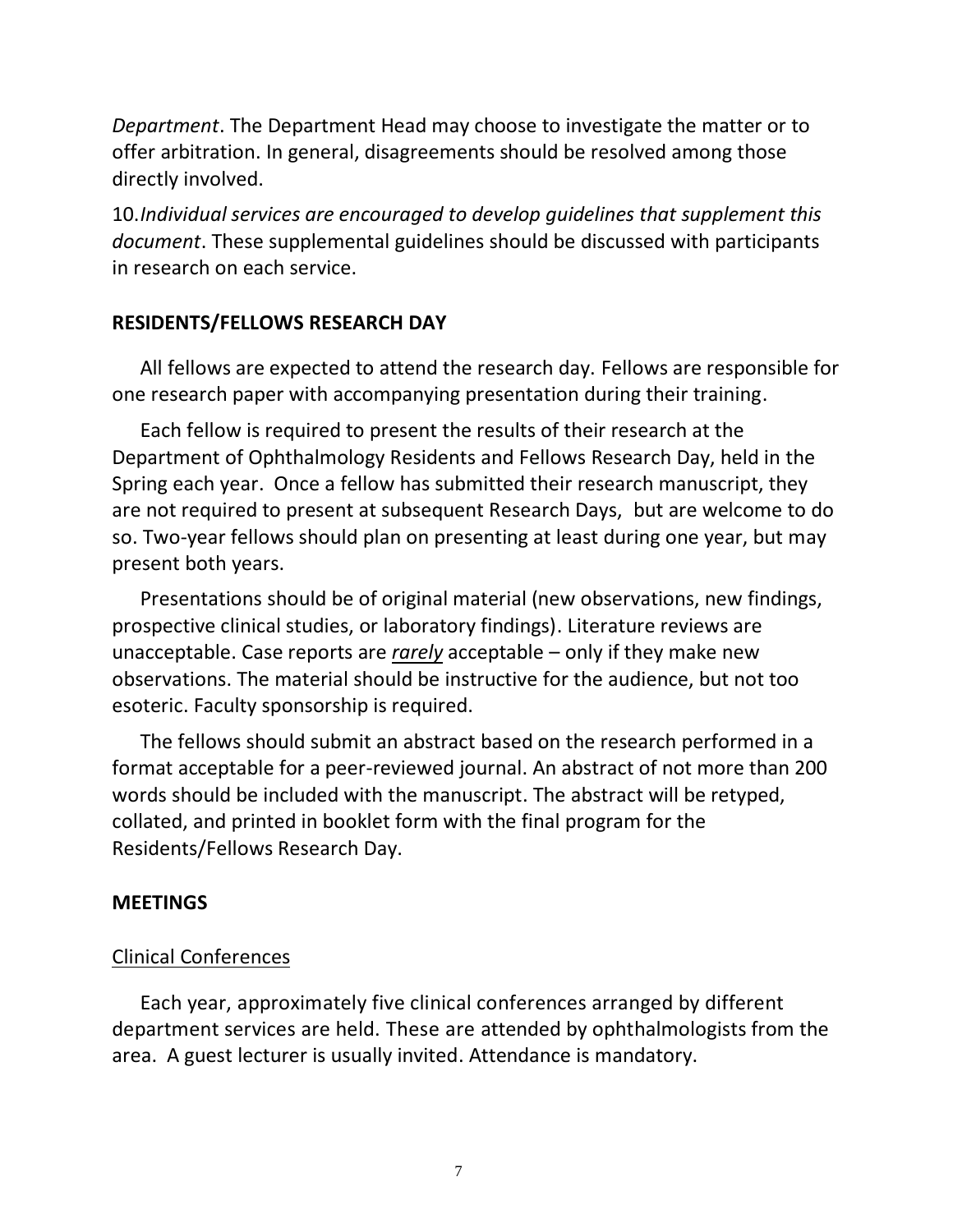## <span id="page-7-0"></span>Iowa Eye Association Meeting

In June, the alumni and friends of the department will gather in Iowa City for a reunion and a two-day meeting. Residents and fellows are encouraged to participate in the program. Attendance is mandatory.

## **AMERICAN BOARD OF OPHTHALMOLOGY**

House staff need to apply to take this examination by the **1st of August** in the year prior to taking the examination. Applications are distributed in the spring by the Program Director. The address is:

<span id="page-7-1"></span>American Board of Ophthalmology Executive Office 111 Presidential Boulevard, Suite 241 Bala Cynwyd, Pennsylvania 19004

<span id="page-7-2"></span>Time away from the Department for Boards will count as meeting time.

## **TEACHING RESPONSIBILITIES**

One of the objectives of this program is to train the future teachers of ophthalmology. Becoming a good teacher requires practice. Each fellow is expected to take part in teaching students, residents and staff, and the department as a whole. You may be asked to give lectures or teach clinical skills to students and residents.

#### <span id="page-7-3"></span>**FELLOW EVALUATIONS**

Fellows are reviewed on a regular basis by service faculty. Feedback may be given to the fellow, if needed. Fellows are asked to evaluate faculty preceptors as well. The evaluations will be sent to you electronically. Please complete all evaluations in an expeditious manner.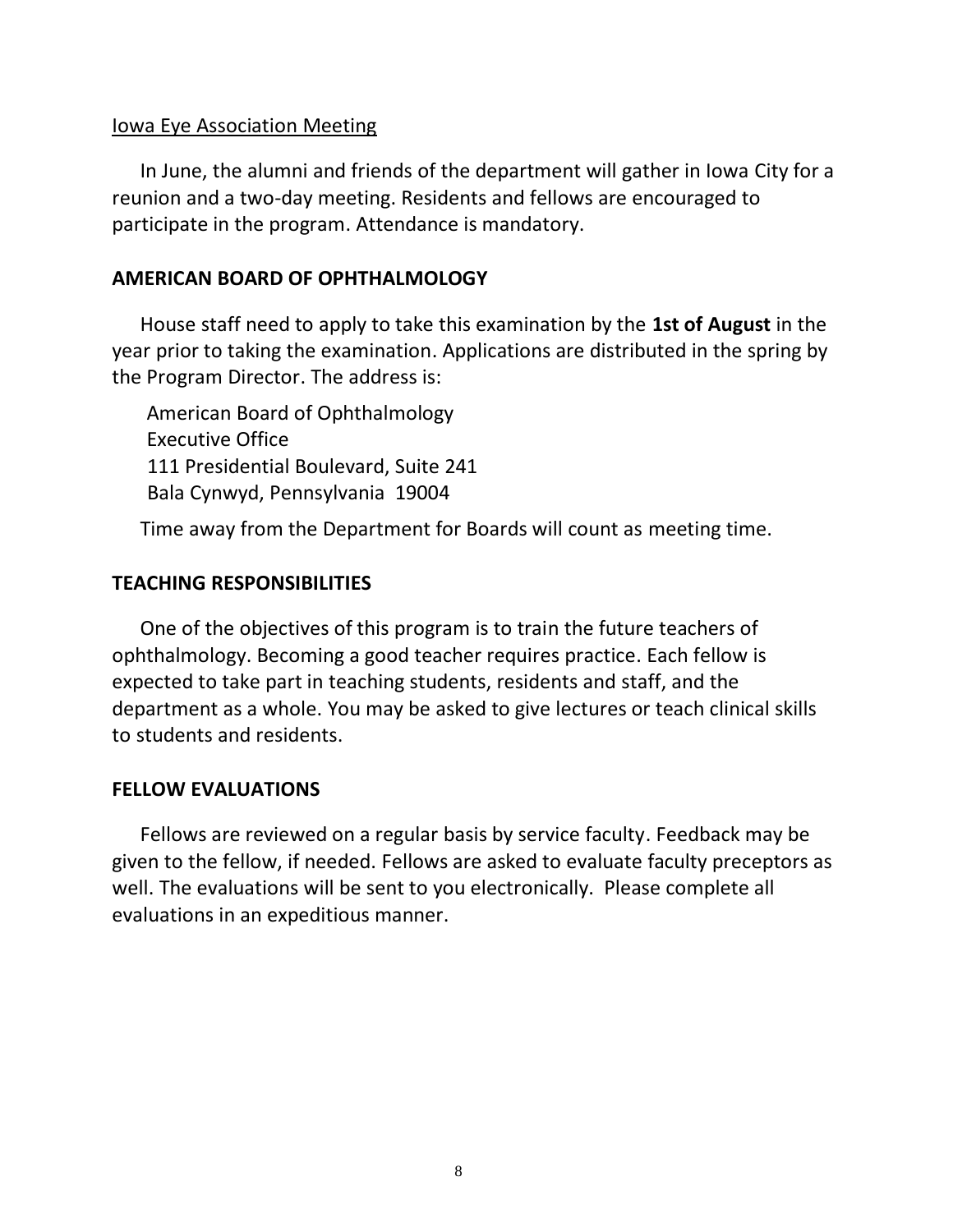# <span id="page-8-0"></span>**ADMINISTRATIVE POLICIES**

#### **GENERAL PATIENT INFORMATION**

## <span id="page-8-1"></span>➢ **Scheduling patients**

All scheduling is done through the Department's scheduling center. If a patient is seen after-hours and needs to have a follow-up appointment scheduled, be sure to send an e-mail containing the date, time, name, hospital number, and clinic to [OphthalmologyScheduleRecept@healthcare.uiowa.edu](mailto:OphthalmologyScheduleRecept@healthcare.uiowa.edu) so the patient can be registered and scheduled.

Most new patients are referred by a physician or an optometrist. The telephone receptionist will often request a fellow to talk with a referring physician who is requesting an appointment for a patient. Obtain as much history as possible. If the referring physician asks for an immediate appointment, try to work the patient in that day or the next, even if you are not convinced the situation is urgent.

When patients are to return within 12 months, they should schedule their return appointments at the time they leave the clinic.

#### ➢ **Communication with referring physicians**

We are dependent on the good will of a large number of loyal and supporting referring physicians to maintain an active teaching and clinical research program. The ophthalmologists in Iowa work closely with our department in patient care, and we are fortunate to enjoy an excellent relationship with them. This must be continually fostered!

Use tact and common sense when talking with patients about the physicians who have treated them previously. Put yourself in the position of the previous physician -- what would you want said to the patient about yourself? Apprise the faculty of any difficulties you become aware of between referring physicians and patients.

In May 2009, UIHC switched over to Epic Electronic Medical Record System. Specific Epic training will occur during the first week of fellowship. Further information is provided during training sessions.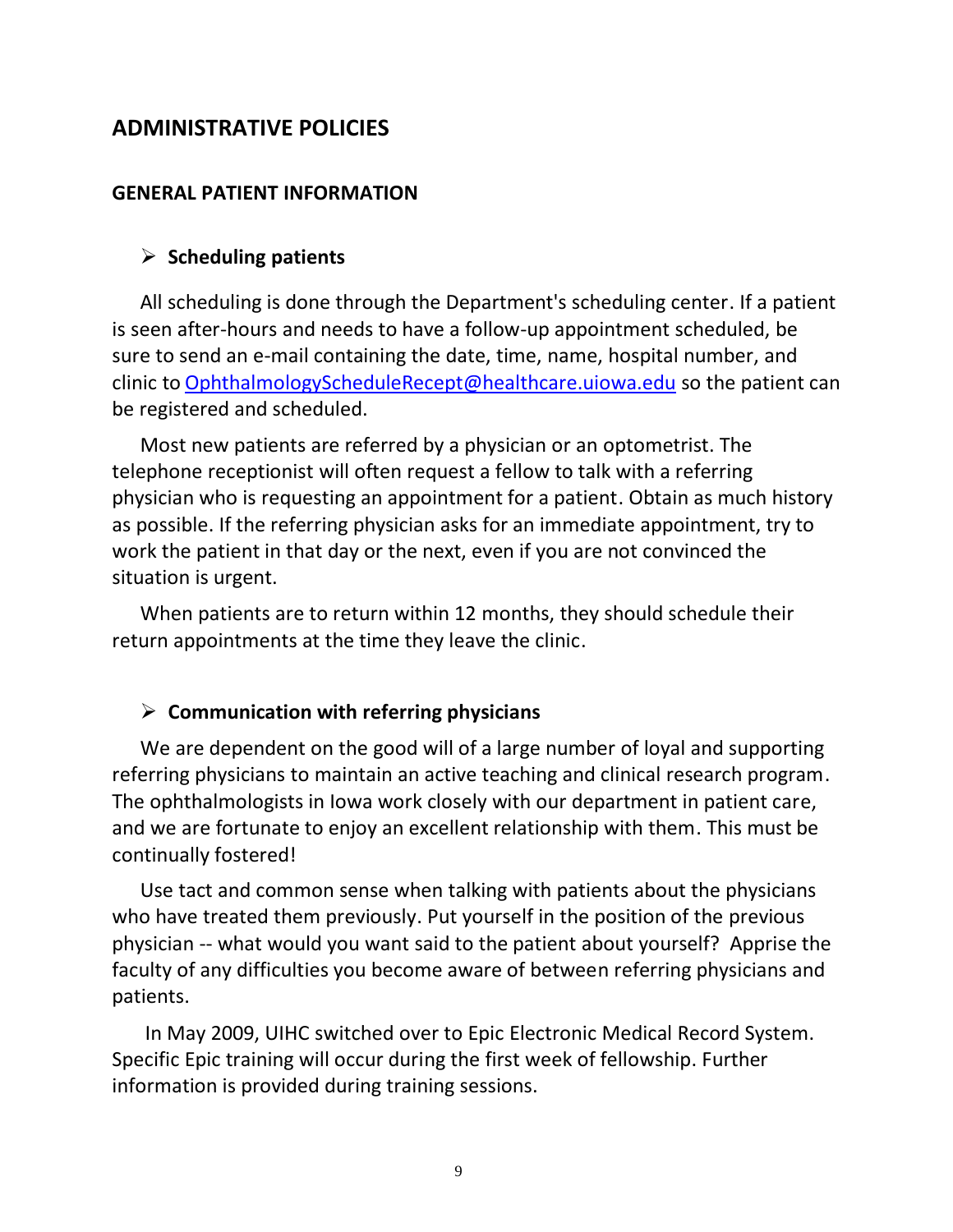# ➢ **Laser and Surgery**

Fellows in surgical subspecialties need to keep a careful, detailed log of their surgical experience at UIHC. This includes lasers. This will be important in the AUPO FCC approval process of each fellowship.

# <span id="page-9-0"></span>**ATTENDANCE**

Fellows are expected to attend all clinics, lectures, and scheduled on-call duties, unless excused in advance by their service director. Absences will only be excused for important reasons and if coverage of the fellow's duties is arranged in advance. Vacation, etc., must be arranged at least 60 days in advance and agreed upon by the **Service Directors** and **Fellow Program Director** in writing. A form outlining the procedure for making changes is available from the Fellow Program Director's office or from the website. [https://medicine.uiowa.edu/eye/forms-current](https://medicine.uiowa.edu/eye/forms-current-residents-and-fellows)[residents-and-fellows](https://medicine.uiowa.edu/eye/forms-current-residents-and-fellows)

## <span id="page-9-1"></span>**HEALTH SCREENING**

Each new house staff has to complete a health screening examination within 30 days of the date of appointment. This should be arranged for you. If you miss this appointment, you must contact the fellowship coordinator.

<span id="page-9-2"></span>For fellows staying more than one year, a repeat TB test will be required.

# **OUTSIDE EMPLOYMENT**

**In general, Moonlighting is not allowed.** Occasionally, and in special circumstances, limited outside employment (e.g., Iowa City VA) will be allowed if it does not interfere with the fellow's clinical duties. [Request for Moonlighting](https://medicine.uiowa.edu/eye/forms-current-residents-and-fellows)  [Form](https://medicine.uiowa.edu/eye/forms-current-residents-and-fellows) should be filled out and signed/approved by the **Service Director and the Fellowship Program Director,** prior to moonlighting work. Once approved, it is good for the duration of the fellowship. However, approval will be withdrawn if the work interferes with the fellow's primary responsibility to the department. Malpractice insurance typically **does not** cover activities outside the University Hospital systems.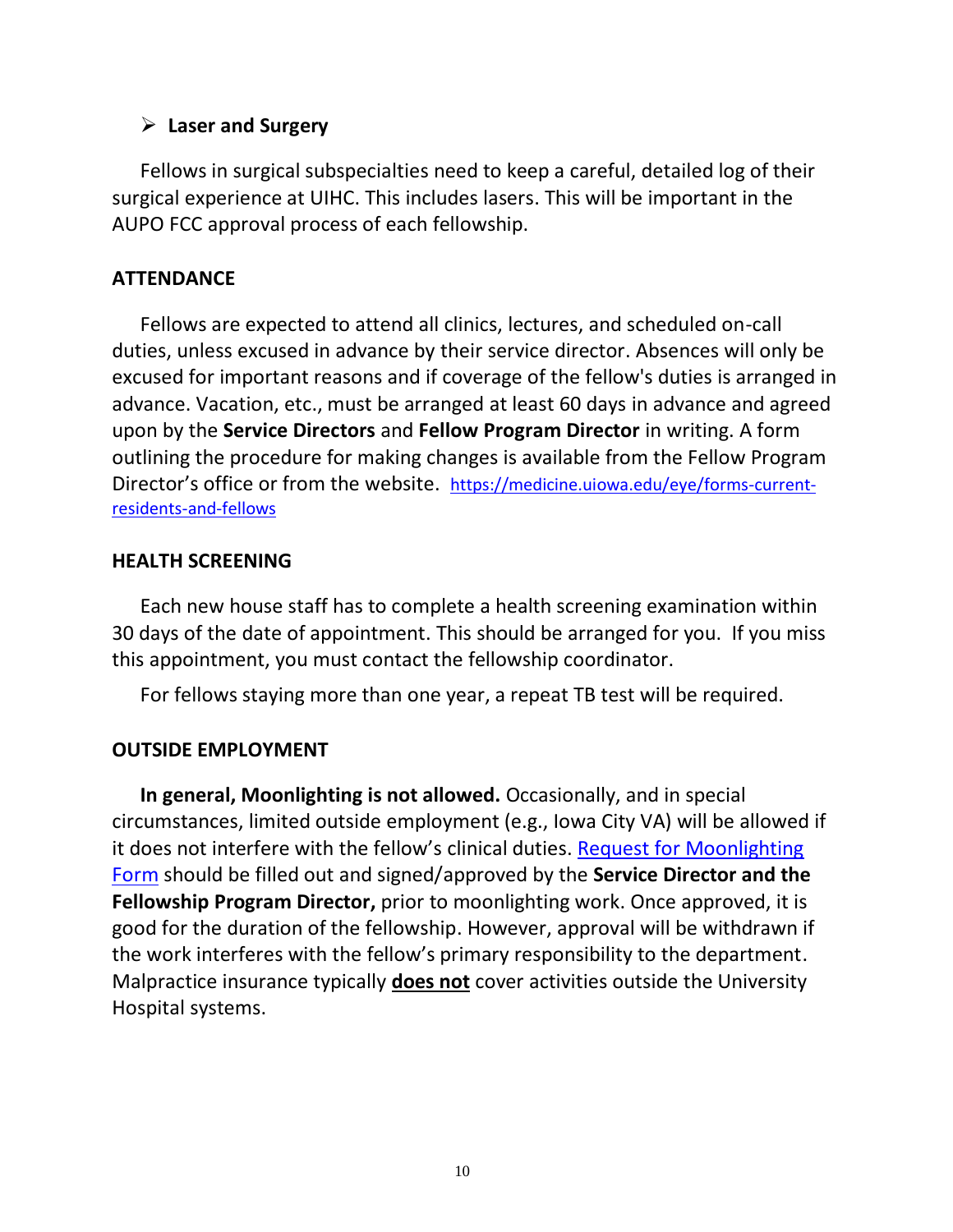## <span id="page-10-0"></span>**STIPENDS AND BENEFITS**

Stipends for all fellows at University Hospitals are developed annually following a thorough review of the cost of living in Iowa City, changes in the Consumer Price Index, and stipend levels at other major teaching hospitals in the Midwest. also The accompanying benefits package includes discounted medical insurance coverage for fellows and dependents, coverage when away from Iowa City, disability income insurance and life insurance. Up-to-date information about benefits offered to fellows can be found here: <https://gme.medicine.uiowa.edu/benefits>

## <span id="page-10-1"></span>**VACATION**

During fellowship, each fellow will be allowed to take three weeks (15 working days) of vacation each year. For fellows who are part of a multi-year program. These 15 days should be taken each academic year and not saved to the end of the fellowship.

The fellowship begins July  $1<sup>st</sup>$ . Days used to travel between July 1 and July 7 count as vacation days. All fellows must be present by July 7<sup>th</sup>.

[Written request for vacation or time off](https://medicine.uiowa.edu/eye/forms-current-residents-and-fellows) should be submitted **at least 60 days in advance**. Exception to this rule is made only with legitimate reason (e.g. job interview on short notice).

<span id="page-10-2"></span>Absence is not allowed in the last week (five working days) of the fellowship.

No additional time is given for interviews or meetings unless the fellow is presenting a paper (see below for details under "Travel")

#### **DEPARTMENTAL PARENTAL LEAVE POLICY**

The following defines the parental leave policy for the Department of Ophthalmology and Visual Sciences within the constraints of The University of Iowa Hospitals and Clinics and the American Board of Ophthalmology. The following recommendations may be superseded by board requirements of the American Board of Ophthalmology. This policy is not intended to discriminate against sex, race, religion, multiple births, natural or adoptive parenthood. **This is the policy of the Department of Ophthalmology; the University of Iowa Hospitals and Clinics parental leave policy is available at Section 22.8 of the Operations Manual.**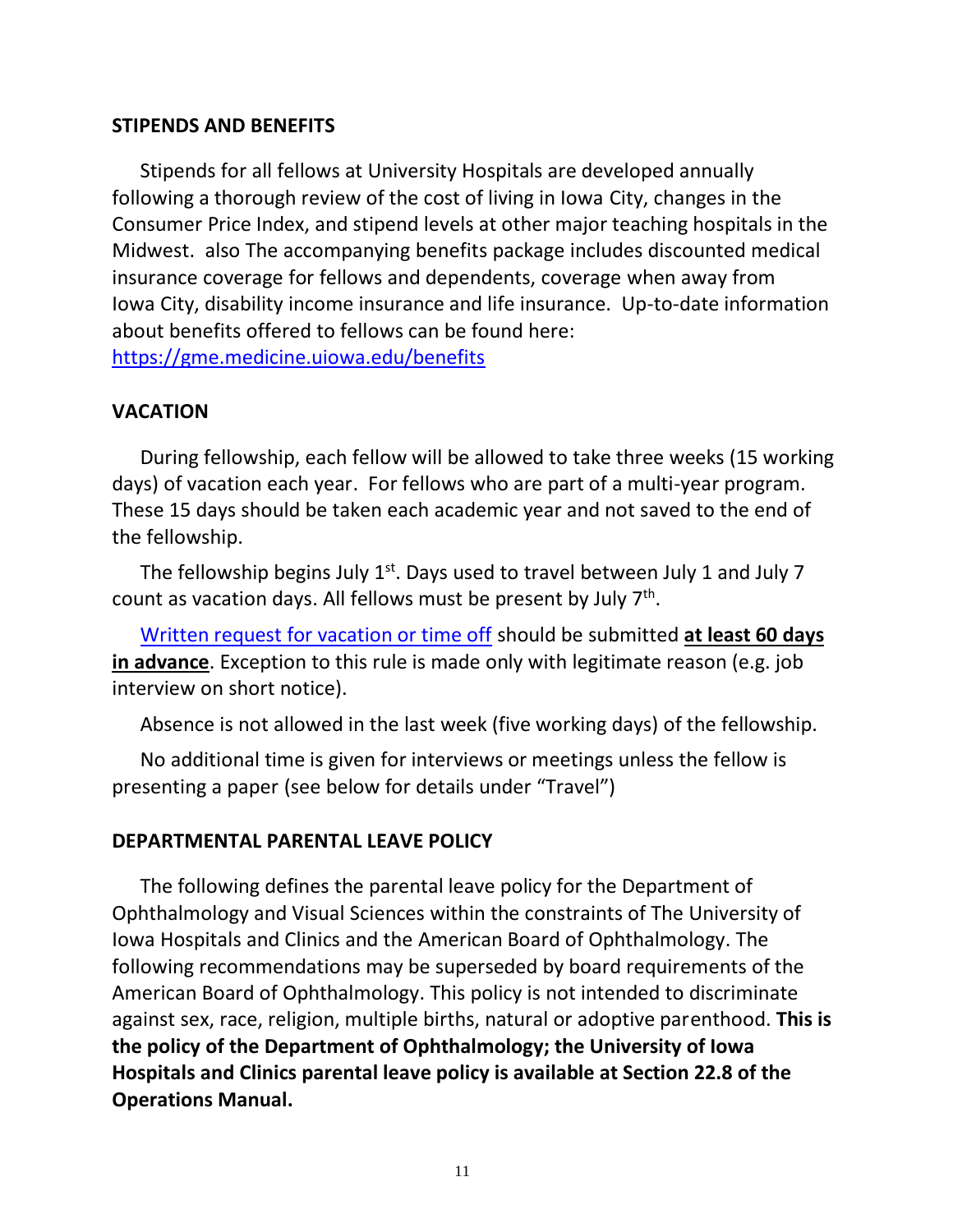1. CALL: There is a fixed schedule of call duty dictated by each service.

2. MATERNITY LEAVE: Six weeks of paid maternal leave is provided. Fellows are encouraged to return sooner if medically feasible. If a longer leave of absence is desired and is without medical justification, the additional leave would be from vacation time or unpaid leave of absence. Even with medical justification, rotations would be repeated and call repaid as previously stated. There is no provision for extended paid leave because of multiple births. Additionally, if prior to parturition the fellow requests leave, this would come from vacation time or be unpaid if for non-medical reasons. You will need to fill out a Fellow Request for Leave Paternity/Maternity as soon as you know you would like to take leave.

3. PATERNITY LEAVE: Although we recognize that either parent may be the primary caregiver, parental leave is ultimately for the recuperation of the mother. Therefore, 5 consecutive days of paid leave is considered to be adequate. This could begin at delivery or the day following parturition, at the discretion of the involved parents. Further, a week of vacation time (5 work days) may be utilized even if given on short notice. Again, there is no provision for extended paid leave secondary to multiple births. You will need to fill out a Fellow Request for Leave Paternity/Maternity as soon as possible after the birth.

4. ADOPTION LEAVE: The addition of a new family member demands great readjustment regardless of the means of acquisition. However, adoption leave is considered similar to paternity leave, and therefore 5 consecutive days of paid time is allowed. Additional absences would come from vacation time or unpaid leave.

5. FAMILY MEDICAL LEAVE ACT: The Family Medical Leave Act (FMLA) allows eligible employees of a covered employer to take job-protected unpaid leave, or to substitute appropriate paid leave if the employee has earned or accrued it, for up to a total of 12 weeks in a 12 month period for:

- the birth of a child
- the placement of a child with the employee for adoption or foster care
- the needed care of a family member (child, spouse, or parent) with a serious health condition, or
- the employee's own serious health condition.

While on Family Medical Leave, the employee is entitled to have health benefits maintained as if the employee had continued to work. The employer may recover its share only if the employee does not return to work for a reason other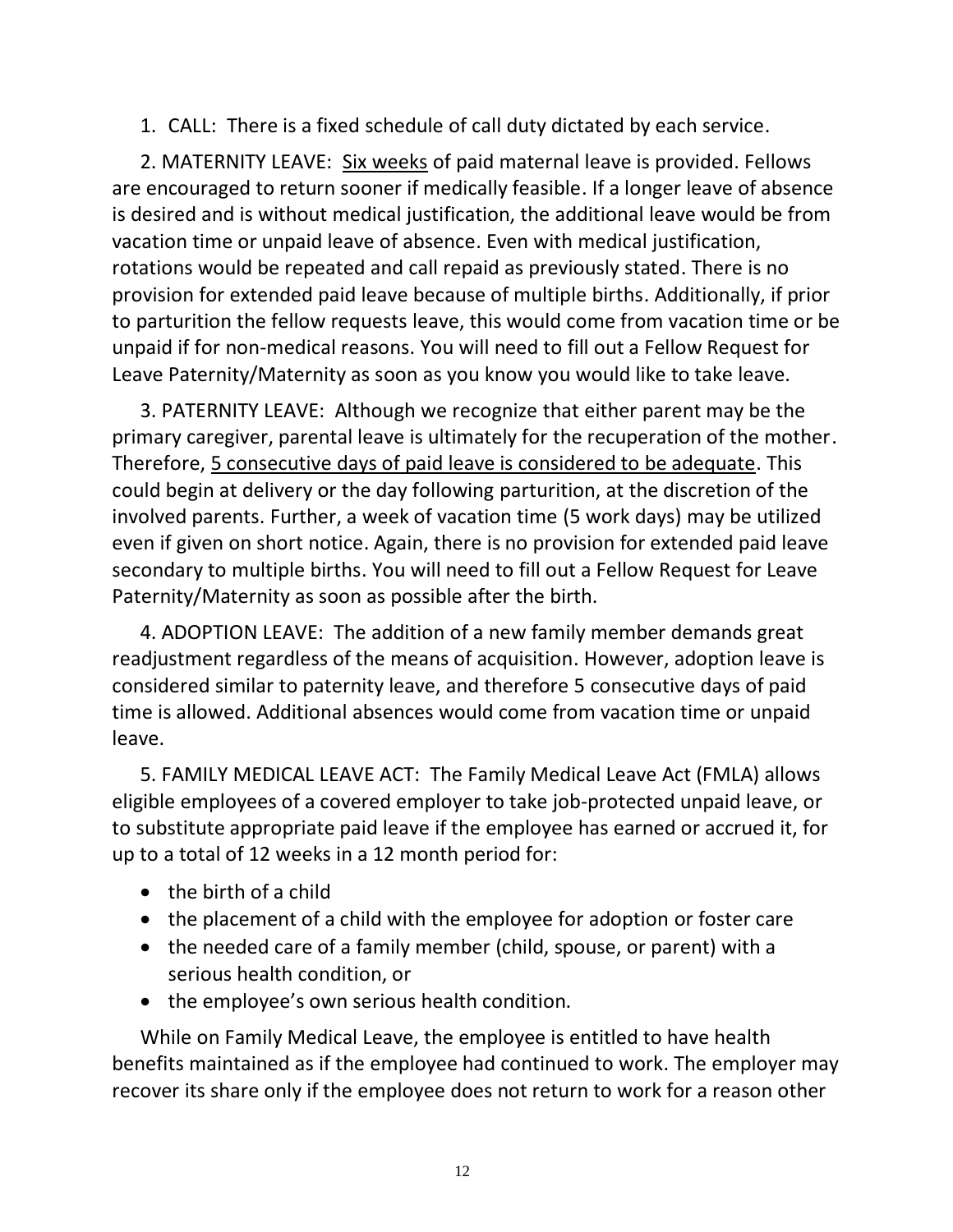than the serious health condition of the employee or the employee's immediate family, or other reason beyond the employee's control.

The employee is required to give a 30 day advance notice of the intent to use family medical leave where practicable. Departments may require an employee to submit certification from a health care provider to substantiate that leave is due to the employee's serious health condition or that of an immediate family member. Departments may also require an employee to present a certificate of fitness before returning back to work. Requests for leave should be made in writing.

**Who is eligible for medical family leave?** To be eligible for family medical leave, an individual must have been employed by the University for at least 12 months. These 12 months need not be consecutive months. Time worked as a student or in a temporary appointment must be included in the 12 month calculation.

**Definition of serious health condition:** For purpose of FMLA, serious health condition means an illness, injury, impairment, physical or mental condition that involves:

- a) any period of incapacity due to pregnancy or for prenatal care;
- b) in-patient care in a hospital, hospice or residential medical care facility including any period of incapacity or any subsequent treatment in connection with such inpatient care; or
- c) continuing treatment by a health care provider which continues over an extended period of time or causes episodic rather than continuing periods of incapacity (i.e., asthma, diabetes, epilepsy, migraine headaches, etc.);
- d) a period of incapacity which is permanent or long-term due to a condition for which treatment may not be effective (i.e., Alzheimer's, a severe stroke or the terminal stages of a disease).

**Leave availability:** Each eligible employee will be allowed 12 weeks of protected unpaid leave per calendar year under the circumstances described above. However, if two employees have a spousal arrangement, are both employed by the University, and wish to take leave for a new child, the aggregate period of leave is limited to 12 weeks. Departments may need to contact the spouse's employing department in order to coordinate the leave allowance. If the leave is requested because of a child's medical condition or because of the medical condition of one of the spouses, each spouse is entitled to 12 weeks of leave per calendar year.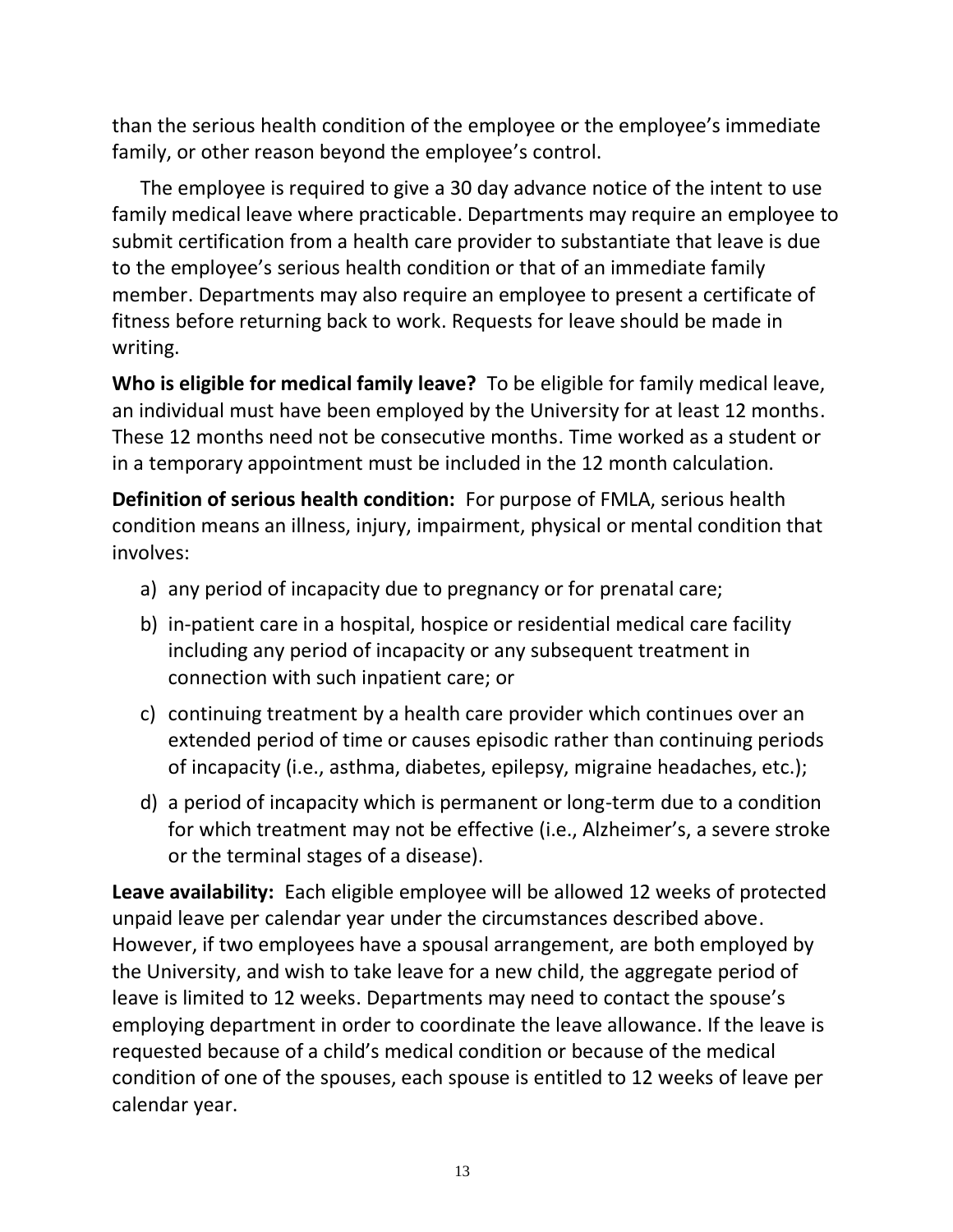**Employee to supervisor notice requirements:** The employee must provide his/her department with at least 30 days advance notice before FMLA can begin for a foreseeable need (i.e., birth or placement of a child, or a planned medical treatment). If leave is anticipated but a definite date has not been determined due to lack of knowledge, the employee must give at least verbal notification to his/her supervisor within one or two business days of when need for leave became known. An employee giving notice of need for unpaid FMLA leave must explain the reasons for the needed leave so as to allow the employer to determine that the leave qualifies under the Act. If the employee fails to explain the reasons, leave may be denied. If an employee requesting to use paid leave for an FMLA-qualifying purpose does not explain the reason for the leave - consistent with the established policy or practice - and the employer denies the employee's request, the employee will need to provide sufficient information to establish an FMLA-qualifying reason for the needed leave so that the supervisor is aware of the employee's entitlement (i.e., that the leave may not be denied) and then may designate that the paid leave be appropriately counted against the employee's 12-week entitlement.

When an unforeseeable need arises, employees must give notice to their department within one or two working days of learning of the need for leave except in extraordinary circumstance (i.e., medical emergency). The employee should contact his/her supervisor either in person or by telephone, telegraph, or facsimile, or notice may be given by employee's spokesperson if employee is unable to do so personally.

Questions regarding the qualification for and use of FMLA leave should be directed to the Office of Staff Relations and Development, 356-2008.

#### <span id="page-13-0"></span>**TRAVEL**

Fellows who present papers may be sent to meetings at the service expense if prior clearance is obtained from the **service director**.

# **Fellows may not submit abstracts or make commitments to attend meetings without first seeking approval from Service Directors.**

The service will provide a per diem determined on the basis of the meeting place, registration fees, and travel expenses. The service director should be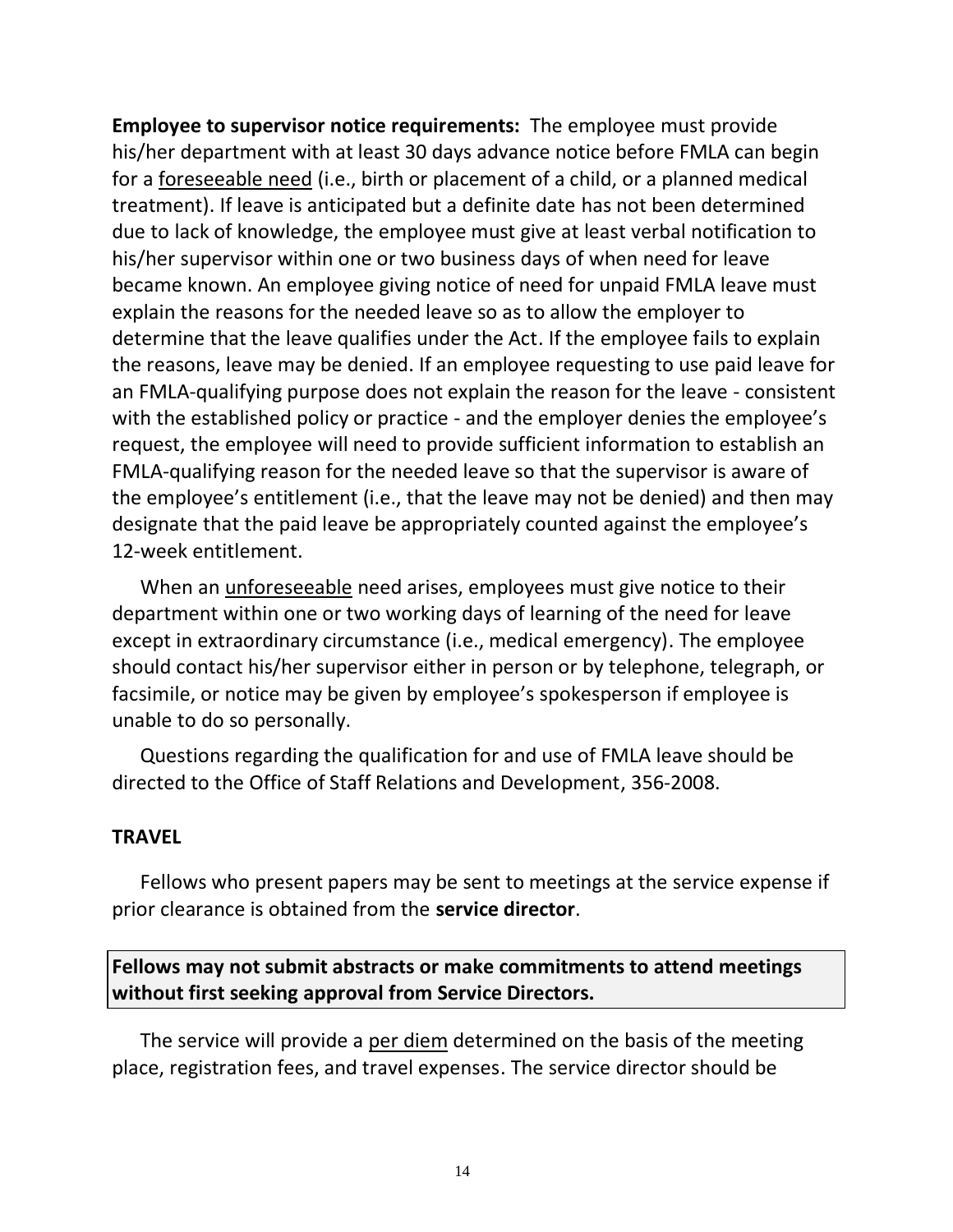consulted prior to making travel arrangements to determine what will be covered by the service.

Travel Forms are available via the link below. Fellows should complete the [Request for Leave form](https://medicine.uiowa.edu/eye/pathology/eye/eye/eye/eye/eye/eye/eye/sites/medicine.uiowa.edu.eye/files/Fellow-Request-Leave.doc) and the [Request for Travel form.](http://webeye.ophth.uiowa.edu/files/Dept-Request-Travel.doc) This will then allow the service to initiate a file in the University of Iowa travel system: [ProTrav.](https://hris.uiowa.edu/portal/) Permission to travel will not be authorized until all fellow administrative duties are covered (e.g., chart dictations, clinic coverage, operative reports).

**As with all absences, at least 60 days advance permission is required. Failure to do so may result in denial of travel. The maximum number of meeting days allowed is 5 work days per year. Absence for ABO exam can be counted towards "meeting" time. Additional meeting time if needed in exceptional circumstances needs to be approved in advance by the service director.** 

# <span id="page-14-0"></span>**Request for Travel Guidelines and Forms:**

• <https://medicine.uiowa.edu/eye/forms-current-residents-and-fellows>

# **1. [Department of Ophthalmology](https://medicine.uiowa.edu/eye/pathology/eye/eye/eye/eye/eye/eye/eye/sites/medicine.uiowa.edu.eye/files/Fellow-Request-Leave.doc) Fellow Request for Leave Form**

This form must be completed any time you are planning to be away from the Department for any reason. That includes vacations or business-related travel. The form requires your signature, the signature of the faculty Service Director on each service that will be affected by your travel, the department's scheduling supervisor, and finally, Fellowship Training Director.

## **This form must be completed 60 days prior to any absence.**

## **2. [Department of Ophthalmology](http://webeye.ophth.uiowa.edu/files/Dept-Request-Travel.doc) Request for Travel Form**

This form is to be completed whenever you are planning a business-related trip. This includes travel that is to be funded by the service or any other source.

If you are requesting funding from the service, then you will need to complete the "estimated expenses" area so that Administration is advised of the estimated cost of the trip. The maximum allowance for fellow travel is determined by the service. Since travel for fellows varies, with different specialties traveling to different meetings, the rate is set according to the destination and estimated expenses. This will be set by each service prior to the actual trip.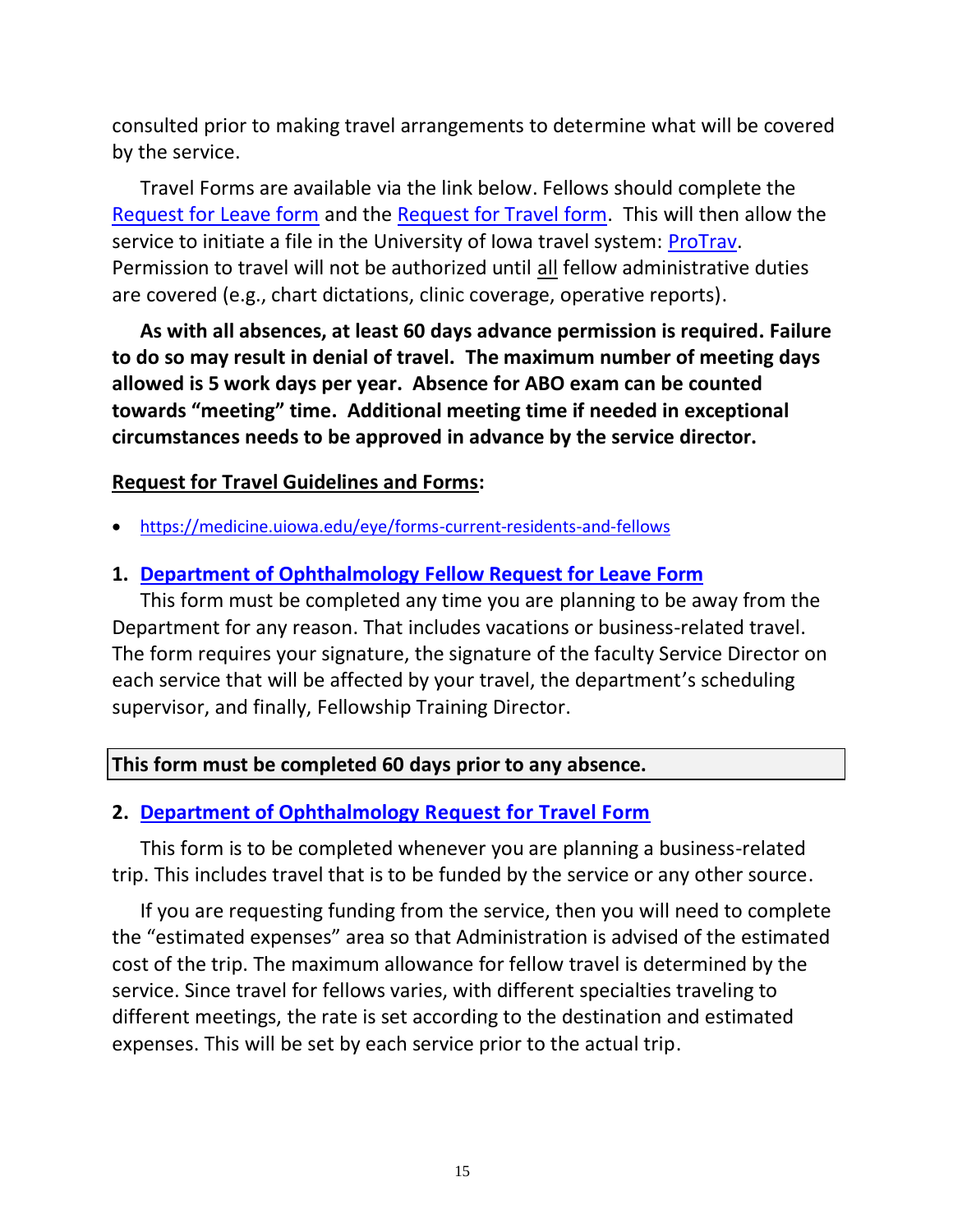If another source is paying, then you do not need to complete the expense portion, just indicate who will support the travel. This form has to be signed by the Service Director and Department Chairman.

**Approval on this form must be granted at least two weeks prior to submitting abstracts (i.e. AAO, ARVO).** 

**You cannot be reimbursed for any business-related travel if these forms have not been processed before your trip.**

## **3. [The University of Iowa](https://hris.uiowa.edu/portal/) ProTrav**

Reimbursements are done online through the Employee Self Service website. All reimbursement is obtained by the completion of the ProTrav online voucher. Please go to **the secretary of your service** for assistance – they will set up a trip on ProTrav and submit your receipts for reimbursement when the trip is complete. When traveling, keep all of your receipts for documentation. If you purchase your airline tickets through the University, you will still need to turn in the stub with your expenses for verification. Any expense over \$24.99 cannot be reimbursed without an itemized receipt.

• <https://protrav.bo.uiowa.edu/>

# <span id="page-15-0"></span>**Travel Tips**

Complete all the necessary forms for your planned travel as far in advance as possible. It is not unusual to submit the forms several months in advance of meetings. You will obtain a better airfare rate and hotel accommodations by planning ahead. Airfare expenses are approved for economy travel with an advanced purchase price. Incremental additional cost for last-minute airfare may be denied.

If you are attending a meeting that requires a registration, hotel deposit, or any other prepaid expense, you can submit those forms with your travel forms and the service will do the paperwork for payment. Plan far enough in advance that you do not have to pay a penalty registration fee as the service will not reimburse you for any penalties incurred.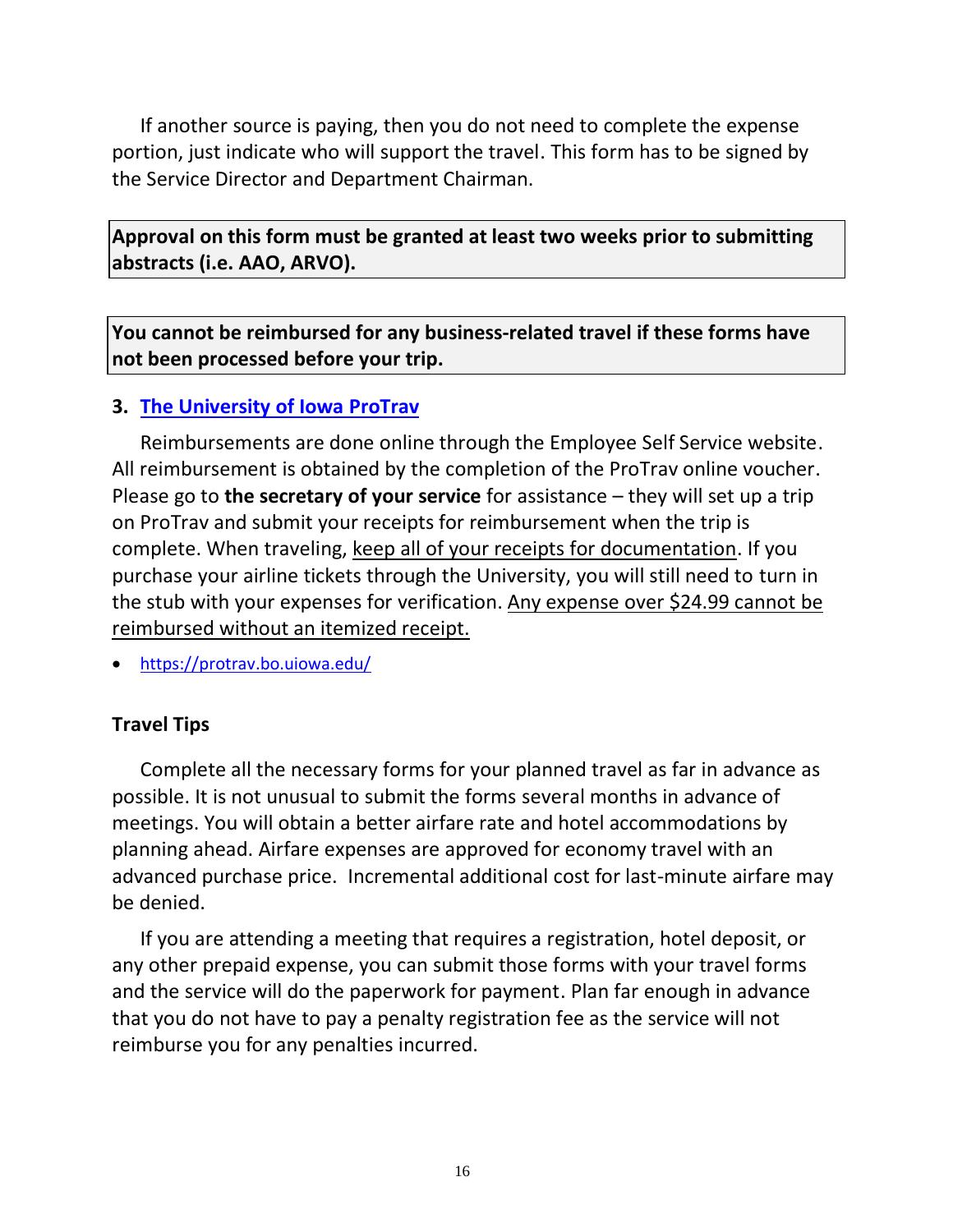The service will set a maximum reimbursement for each meeting and you will be advised prior to that meeting of the amount. Since the University of Iowa is regulated by the Board of Regents of the State of Iowa, the maximum lodging reimbursement is 150% of the federal guidelines for each major city in the U.S.A. and many foreign destinations. That rate can always be obtained prior to departure, so the traveler is aware of the reimbursement that can be expected.

If you have any travel questions the best solution is to ask BEFORE you make the trip. Any travel questions can be directed to the Fellowship program director, coordinator or the Service Director.

## <span id="page-16-0"></span>**CONDUCT TOWARDS OTHERS**

Fellows are expected to treat patients, colleagues, personnel, and students with respect and courtesy.

# **Food and drink should not be consumed in front of patients, in the department library, or in the Braley Auditorium.**

#### <span id="page-16-1"></span>**DRESS**

Fellows are expected to be clean and to dress neatly. The general guideline is to dress so that the patients will feel comfortable with the fellow as their physician. Since many of our elderly patients are fairly conservative, this means that male fellows should wear business or business-causal attire. Fellows should wear a clean white lab coat when on duty except in the pediatric areas.

#### **TRUTHFULNESS**

<span id="page-16-3"></span><span id="page-16-2"></span>Honesty is expected at all times.

#### **SOBRIETY**

All medical personnel should avoid consumption of alcoholic beverages when they have clinical responsibilities.

#### <span id="page-16-5"></span><span id="page-16-4"></span>**LINKS TO REQUEST FORMS ONLINE**

- <https://medicine.uiowa.edu/eye/forms-current-residents-and-fellows>
	- o [Department Request and Permission To Travel](http://webeye.ophth.uiowa.edu/files/Dept-Request-Travel.doc)